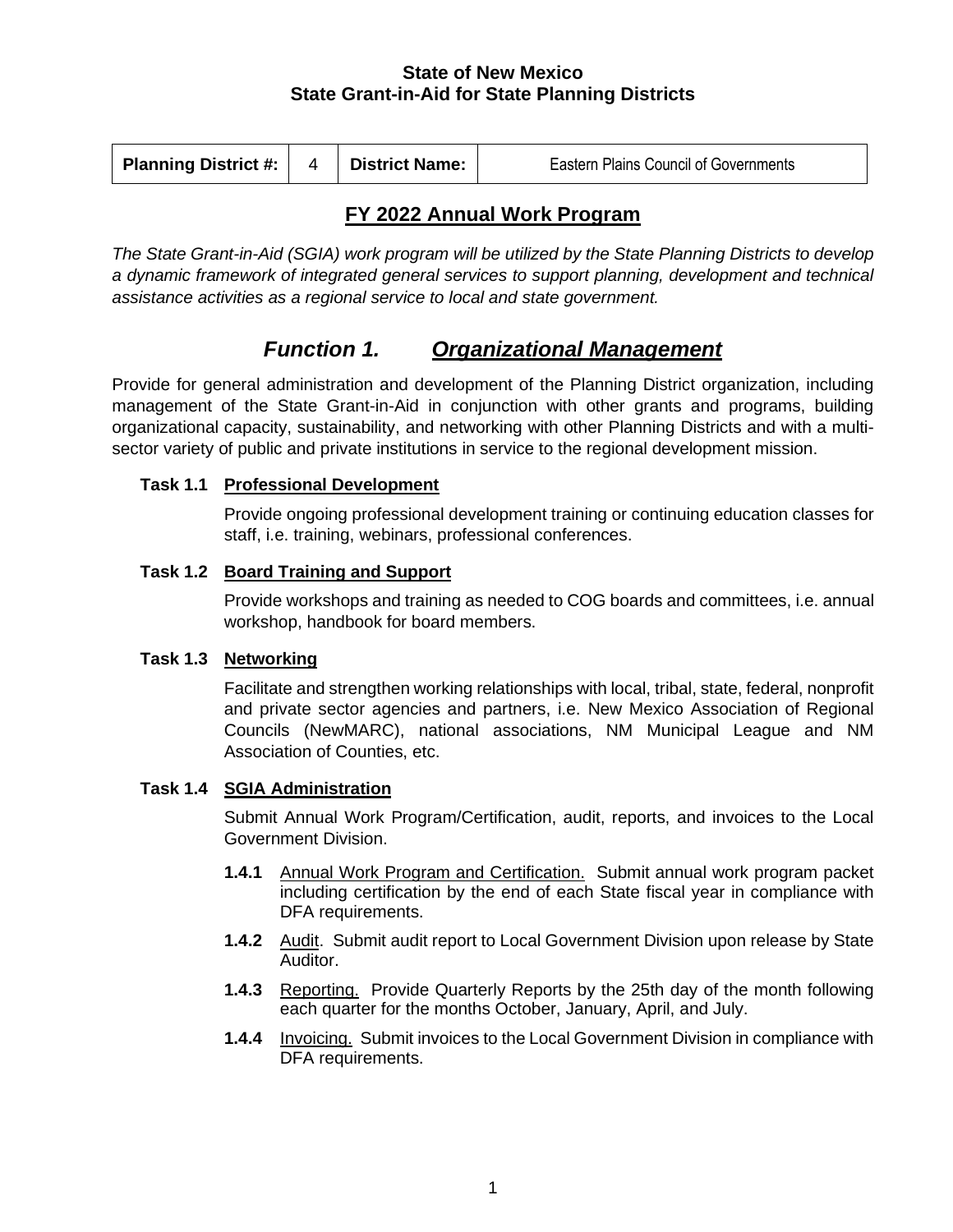## *Function 2. Local Government Support*

Provide a range of technical assistance services and guidance to local governments and to other public entities in the region, focused on identifying, cultivating, financing and implementing investable community development projects.

#### **Task 2.1 General Technical Assistance**

- **2.1.1** Policy Assistance. Identify and develop policy needs and issues that are viable legislative initiatives, and assist in promoting and tracking these initiatives throughout the legislative process.
- **2.1.2** Funding. Provide guidance to local governments to help meet basic eligibility requirements for receiving government funding for community and economic development activities.
- **2.1.3** Fiscal Agency. Provide fiscal agent services as mutually agreed upon with member governments in connection with Executive Order 2013-006. i.e. including capital outlay appropriations, Community Development Block Grant, and Water Trust Board funding.
- **2.1.4** Asset Management. Provide guidance to local governments upon request to improve capacity to manage infrastructure and assets, such as the development of asset management plans.
- **2.1.5** Planning and Technical Support. Provide related technical assistance, such as census data, land use planning, comprehensive plans, and mapping, upon request and availability of resources.

#### **Task 2.2 ICIP Management**

- **2.2.1** Trainings. Collaborate with the Local Government Division to organize and host Infrastructure Capital Improvement Plans (ICIPs) training.
- **2.2.2** Plan Development. Provide technical assistance to local governments in updating, utilization and monitoring of local ICIPs upon request.
- **2.2.3** Funding Analysis. Work with local governments and the legislature to prioritize, evaluate, and recommend projects for compatible funding sources.

#### **Task 2.3 CDBG Support**

- **2.3.1** Information and Notification. Provide information to local staff and officials regarding the Community Development Block Grant (CDBG) programs and training events, i.e. CDBG application workshop, application hearing, etc.
- **2.3.2** Application Selection and Development. Provide technical assistance as requested to local municipalities and counties to identify, select and develop eligible applications for projects for CDBG funding.
- **2.3.3** Presentations. Assist local CDBG applicants in preparation of their presentations tothe Community Development Council.
- **2.3.4** Implementation. Provide technical assistance as requested to implement awarded CDBG projects.
- **2.3.5** Project Administration. Provide project administration as mutually agreed upon with member governments to implement awarded CDBG projects, i.e. monitoring, procurement, pay requests and closeout.